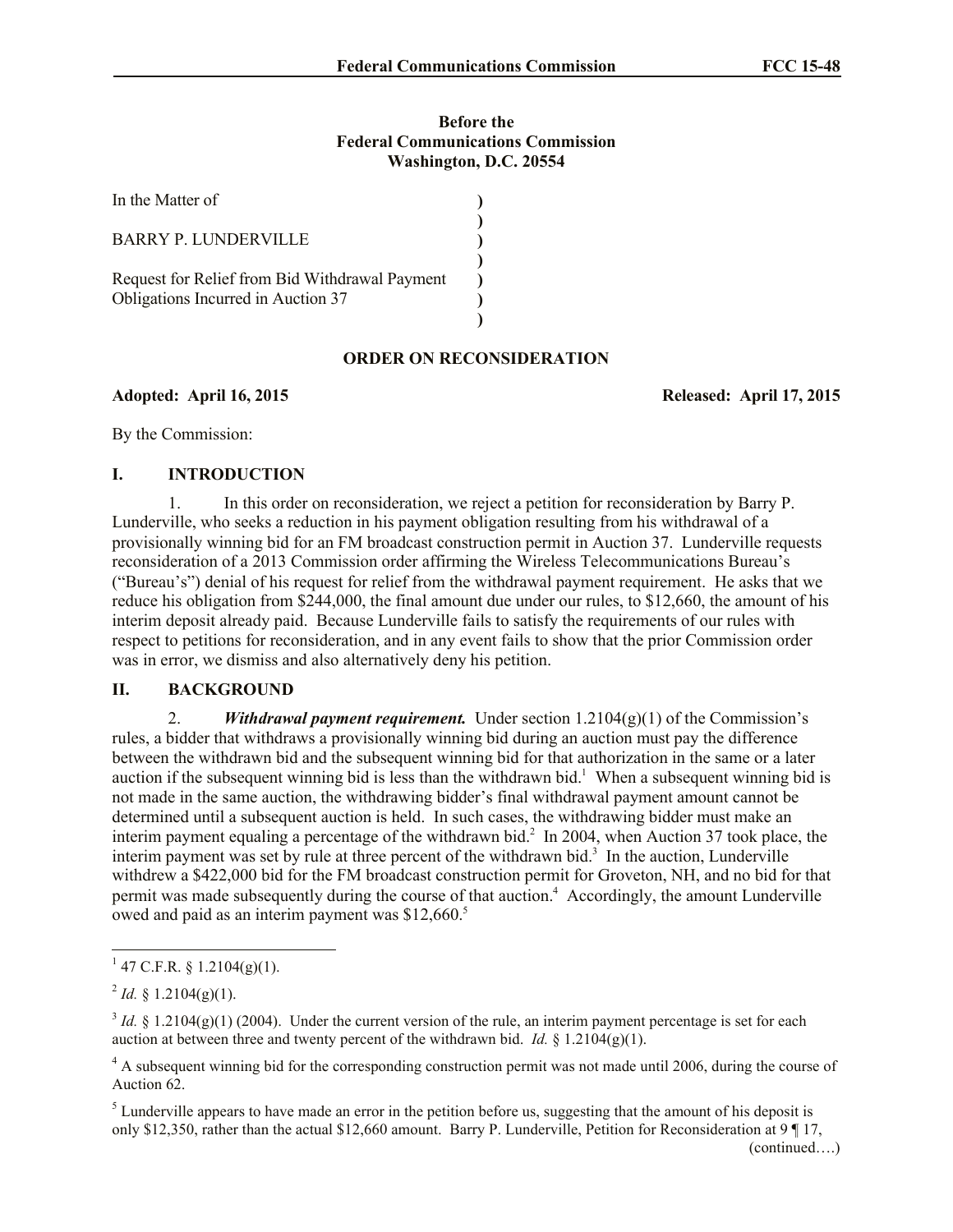3. *Bureau Order.* After the close of Auction 37, the Bureau assessed interim bid withdrawal payments for Lunderville and other Auction 37 withdrawing bidders.<sup>6</sup> Lunderville and four other bidders jointly requested that the Commission reduce the amount they owed to the difference between each of their provisionally winning bids and the next highest bid in the auction for the same permit.<sup>7</sup> They also requested a waiver of section  $1.2104(g)(1)$  "to the extent necessary."<sup>8</sup> In the 2008 *Bureau Order*, the Bureau denied these joint requests.<sup>9</sup>

4. In refuting the claims that the bid withdrawal obligations called for by the Commission's rules were excessive, the Bureau distinguished *Advance*, a 2007 order in which the Bureau had granted a waiver request by Advance Acquisition, Inc. ("Advance Acquisition"), another Auction 37 bidder seeking a reduction of its final bid withdrawal obligation.<sup>10</sup> In *Advance*, the Bureau concluded that Advance Acquisition's final payment obligation, which had exceeded \$4 million and represented more than 200 percent of the subsequent winning bid for the permit, was higher than necessary to serve the section  $1.2104(g)(1)$  purpose of deterring insincere bidding.<sup>11</sup> The Bureau therefore reduced Advance Acquisition's withdrawal payment obligation to the \$205,500 that the company had already paid as an interim amount. 12 In the *Bureau Order*, the Bureau explained that only in exceptional circumstances would the comparison of ratios of bid withdrawal payments to winning bids between auctions or services constitute a basis for reconsidering a bid withdrawal payment and that it could find no exceptional circumstances in the cases of Lunderville and his co-filers.<sup>13</sup>

5. In addition, the Bureau rejected a claim by Lunderville and his co-filers that the Commission could have reduced the final bid withdrawal payments by awarding the permits to the next highest bidders in Auction 37.<sup>14</sup> The Bureau explained that the Commission rules identified by the parties provide discretion to award a permit or license to the next highest bidder only when the winning bidder

<sup>6</sup> FM Broadcast Construction Permits Auction Closes; Auction No. 37 Winning Bidders Announced; Payment and Application Deadlines Established, *Public Notice*, 20 FCC Rcd 1021, Attachment C (WTB/MB 2004).

<sup>7</sup> Barry P. Lunderville; Bigglesworth Broadcasting, LLC; College Creek Broadcasting, Inc.; Cumulus Licensing LLC; and Kemp Communications, Inc., Request for Reduction of Auction 37 Withdrawal Payments, dated Nov. 20, 2006 ("2006 Request"), at 1. When the 2006 Request was filed, Bigglesworth Broadcasting, LLC, had recently been renamed as Connoisseur Media, LLC, but the filers chose to refer to it as "Bigglesworth" throughout the pleading. 2006 Request n.4.

 $8\,2006$  Request at 1-2 n.4.

<sup>9</sup> Barry P. Lunderville, Connoisseur Media, LLC, College Creek Broadcasting, Inc., Cumulus Licensing LLC, and Kemp Communications, Inc. Request to Reduce Bid Withdrawal Payments; Connoisseur Media, LLC Petition for Reconsideration and Request for Refund of Bid Withdrawal Payment; Nassau Broadcasting Holdings, Inc. Petition for Reconsideration or, in the Alternative, Request for Waiver of Bid Withdrawal Payment Rule, *Order*, 23 FCC Rcd 10390 (WTB 2008) ("*Bureau Order*").

<sup>10</sup> *Id.* at 10400-01 ¶¶ 23-26, 10406-07 ¶¶ 39-41.

<sup>11</sup> Advance Acquisition, Inc. Request for Waiver of Bid Withdrawal Payment, *Order*, 22 FCC Rcd 18846, 18851-52 ¶ 10, 18853 ¶ 16 (WTB 2007) ("*Advance*").

<sup>12</sup> *Id.* at 18853 ¶ 16.

<sup>14</sup> 2006 Request at 7; *Bureau Order*, 23 FCC Rcd at 10402 ¶ 29.

<sup>(</sup>Continued from previous page)

filed Feb. 13, 2013 ("2013 Petition"). In an earlier joint petition, Lunderville correctly described the amount as \$12,660. College Creek Broadcasting, Inc.; Cumulus Licensing, LLC; and Barry P. Lunderville, Petition for Reconsideration at 2, filed Aug. 1, 2008 ("2008 Petition"). The \$12,660 figure, which equals three percent of Lunderville's withdrawn bid, accords with the specific requirements established for Auction 37 and, as reflected in the Commission's records, is in fact the amount he submitted to the Commission as an interim deposit.

<sup>13</sup> *Bureau Order*, 23 FCC Rcd at 10401 ¶ 26.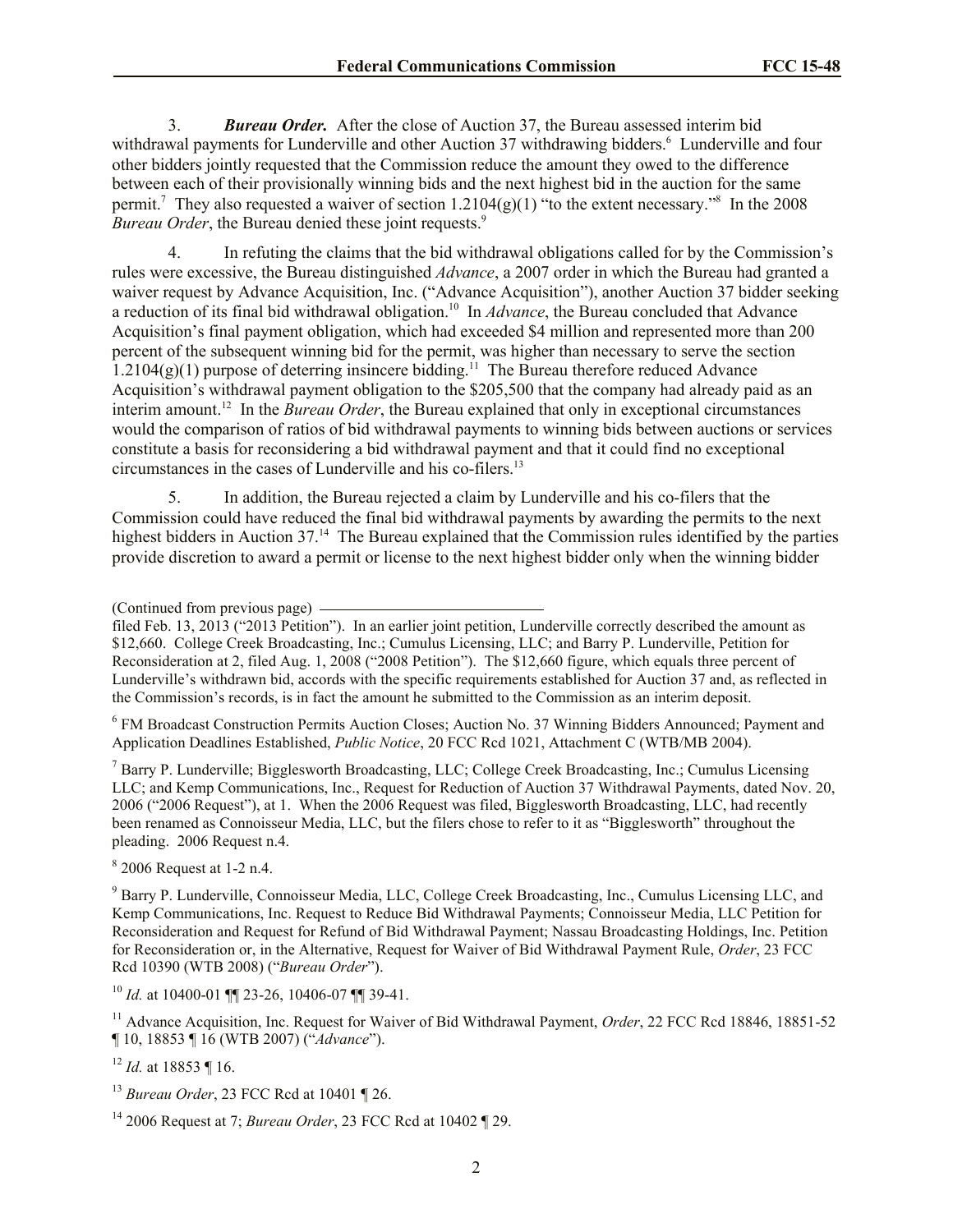withdraws its winning bid *after* the auction closes (i.e., when a bidder defaults), and that the rules provide for no such discretion in the context of a permitted withdrawal of a bid during an auction.<sup>15</sup>

6. *Commission Order.* Lunderville and two of his previous co-filers together filed for reconsideration of the *Bureau Order*, arguing primarily that they had not received the same relief as had the bidder in *Advance*. 16 Because this petition raised issues similar to those involved in an application for review of the *Bureau Order* filed directly with the Commission by another party, the Bureau exercised its discretion under our rules to refer the joint petition to the Commission.<sup>17</sup> The Commission denied their petition and affirmed the *Bureau Order*. 18 In so doing, the Commission explicitly overruled the Bureau's earlier analysis in *Advance*, disagreeing with the finding that a bid withdrawal payment could ever be so excessively high, either in absolute terms or relative to the withdrawn bid amount, as to alone warrant a waiver of the withdrawal payment rule.<sup>19</sup> The *Commission Order* also cited well-established law to show that the Commission is not bound by prior Bureau decisions, such as the one issued in *Advance.*<sup>20</sup>

7. *Lunderville's Petition.*Lunderville now seeks reconsideration of the *Commission*  Order.<sup>21</sup> He continues to argue that the Commission's refusal to accord him the same relief as certain other Auction 37 bidders, particularly Advance Acquisition, is inconsistent with the Commission's obligation under *Melody Music* to explain its different treatment of Advance Acquisition. 22 Lunderville also claims that the *Commission Order* constitutes a "retroactive decision to apply a different standard" to him and is therefore unconstitutional.<sup>23</sup> And he claims that the Commission could have implemented different bidding rules for the auction. $24$ 

## **III. DISCUSSION**

8. Under section 1.106(c) of our rules, if a petition for reconsideration of any order other than an order denying an application for review relies on facts or arguments not previously presented to the Commission or its designated authority, it may be granted only (1) if those newly raised facts or arguments concern events (i) that have occurred or circumstances that have changed since the petitioner's last opportunity to present such matters to the Commission or (ii) that were unknown to the petitioner until after the last opportunity to present such matters and that the petitioner could not, through the exercise of ordinary diligence, have learned of prior to such opportunity; or (2) if the Commission or the designated authority determines that consideration of the facts and arguments relied on is required in the

 $17$  47 C.F.R. § 1.106(a)(1).

<sup>19</sup> *Id.* at 670 ¶ 10, 673 ¶ 18.

<sup>20</sup> *Id.* at 673 n.63.

 $\overline{\phantom{a}}$ 

 $21$  2013 Petition.

<sup>23</sup> 2013 Petition at 5-6 ¶ 8.

 $^{24}$  *Id.* at 9 ¶ 16.

<sup>15</sup> *Bureau Order*, 23 FCC Rcd at 10402 ¶ 29; *see* 47 C.F.R. §§ 1.2109(b), 1.2104(g).

 $16$  2008 Petition at 4-10. The Commission considered the 2008 Petition along with the pleadings of two other parties whose requests had been denied in the *Bureau Order*. *See* Connoisseur Media, LLC, Application for Review ("Connoisseur"), filed Aug. 1, 2008; Nassau Broadcasting Holdings, Inc. ("Nassau"), Petition for Reconsideration of Denial of Request for Waiver of Bid Withdrawal Penalty Rule, filed Aug. 1, 2008.

<sup>&</sup>lt;sup>18</sup> Barry P. Lunderville, College Creek Broadcasting, Inc., and Cumulus Licensing, LLC; Connoisseur Media, LLC; and Nassau Broadcasting Holdings, Inc., *Memorandum Opinion and Order*, 28 FCC Rcd 665 (2013) ("*Commission Order*").

<sup>22</sup> *Melody Music, Inc. v. FCC,* 345 F.2d 730 (D.C. Cir. 1965) ("*Melody Music*"). Lunderville and his co-petitioners also cited *Melody Music* in their earlier petition for reconsideration. *See* 2008 Petition at 7.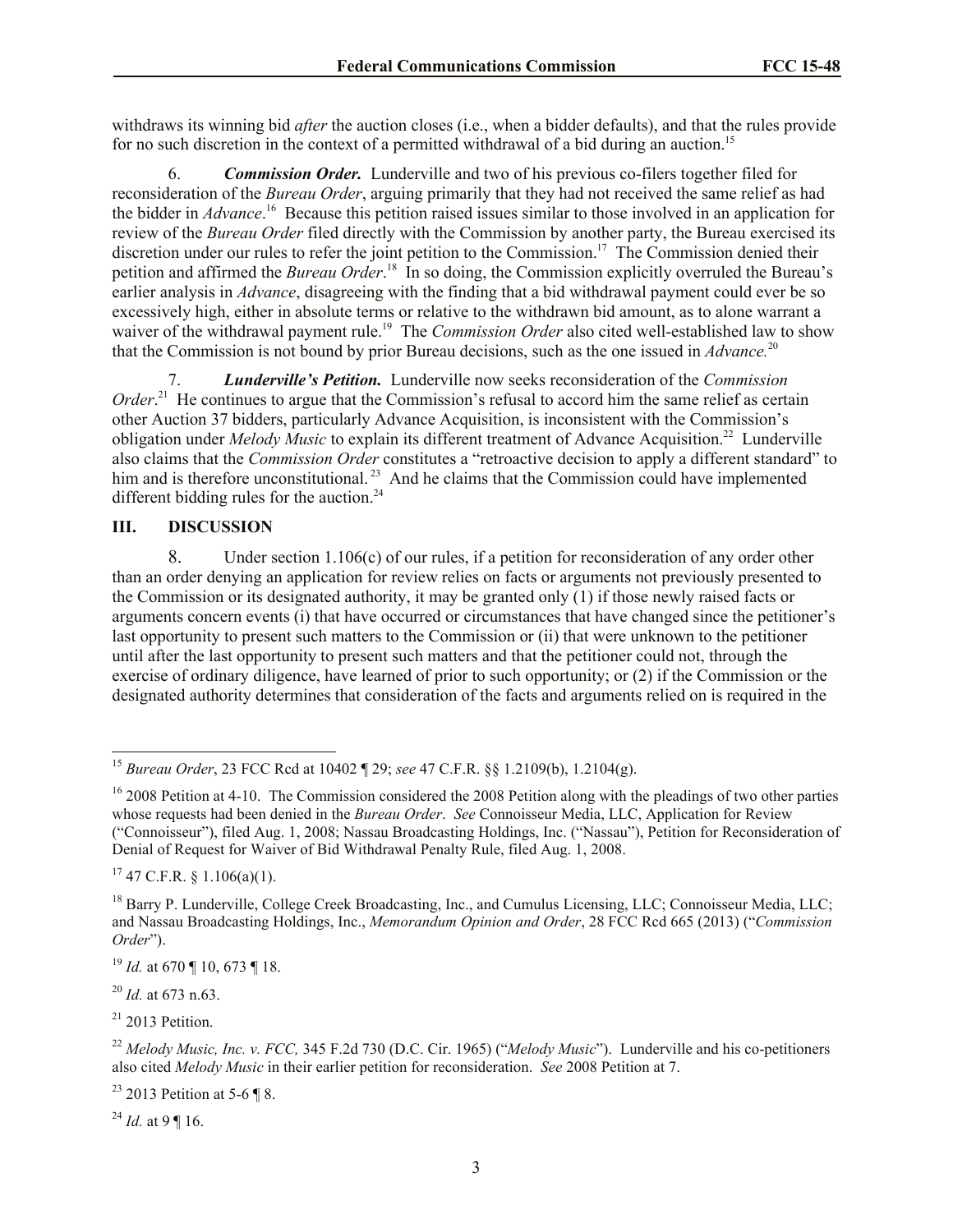public interest.<sup>25</sup> If a petitioner relies on new facts or circumstances, those facts or circumstances must, in addition to being new, be relevant to the question before the Commission.<sup>26</sup>

9. *Claims Based on* **Advance.** Most of Lunderville's current arguments constitute a single claim – that the Commission should have reduced his total withdrawal payment obligation to the amount of his interim payment because the Bureau had reduced the withdrawal payment for Advance Acquisition in *Advance*. 27 Although Lunderville acknowledges that the *Commission Order* overruled the Bureau's waiver analysis in *Advance*, <sup>28</sup> he persists in relying on *Advance* in his arguments. Lunderville appears to disagree with the Commission's explanation that *Advance*, as a bureau-level order, was not binding on the Commission.<sup>29</sup> This position ignores the judicial and Commission precedent cited by the Commission as the basis for its ruling. In particular, Lunderville makes no mention of *Comcast*, in which the D.C. Circuit Court of Appeals explains its "well-established view that an agency is not bound by the actions of its staff if the agency has not endorsed those actions."<sup>30</sup> Instead, Lunderville continues to rely on *Melody Music*. 31 However, *Melody Music*, which faulted the Commission for failing to explain apparent inconsistencies between two Commission-level decisions, did not implicate the ability of an agency to overrule a staff holding with which it disagrees.<sup>32</sup> The decision therefore provides no support for Lunderville's position. 33 Moreover, the *Commission Order* contained precisely the kind of explanation

 $\overline{\phantom{a}}$ 

<sup>27</sup> 2013 Petition at 2-3 ¶ 4, 3-4 ¶ 5, 5-8 ¶¶ 8-14, 8 ¶ 15, 9 ¶ 17.

<sup>28</sup> *See id.* at 3-4 ¶ 5 ("The Commission in FCC 13-7, says in footnote 63 that 'it is well established that the Commission is not bound by the Bureau's decision in "Advance"'. . . .")

<sup>29</sup> *See id.* at 3-4 ¶ 5; *Commission Order* at 673 ¶18 n.63 (citing, *inter alia*, *Comcast Corp. v. FCC,* 526 F.3d 763, 769-70 (D.C. Cir. 2008) ("*Comcast*")).

<sup>30</sup> *See* 2013 Petition at 3-4 ¶ 5; *Comcast*, 526 F.3d at 769-70.

 $31$  2013 Petition at 3-4 ¶ 5.

<sup>32</sup> *See Melody Music*, 345 F.2d 730.

<sup>33</sup> Lunderville additionally argues that two other Auction 37 bidders, Fireside Media and Nassau, received more favorable treatment than he did. 2013 Petition at 4-5  $\P$  6-7. We find no merit in this argument. Neither bidder's situation is analogous to Lunderville's, because neither bidder was granted a waiver of the Commission's bid withdrawal payment rules. The principal of Fireside Media sought and received elimination of his bid withdrawal obligation under federal debt compromise provisions after establishing, consistent with those provisions, that he could not afford to pay. Fireside Media, *Order*, 23 FCC Rcd 13138 (2008) (citing 31 U.S.C. § 3711). Nassau owed no bid withdrawal payments on the two Auction 37 construction permits on which Lunderville focuses, because Nassau did not withdraw its winning bids for those permits. Rather, Nassau later failed to meet the environmental requirements for the tower sites associated with the permits, and, as a result, its applications for the two FM facilities were dismissed. Letter from James D. Bradshaw, Deputy Chief, Audio Division, Media Bureau, Federal Communications Commission (Jul. 14, 2011) (Facility ID No. 164219, Jefferson, NH); letter from James D. Bradshaw, Deputy Chief, Audio Division, Media Bureau, Federal Communications Commission (Jul. 14, 2011) (Facility ID No. 164220, Hardwick, VT). Thus the proceedings involving Nassau implicate none of the policies for ensuring fair and efficient auction bidding procedures at issue here. Moreover, notwithstanding Nassau's continued listing in the Commission's Consolidated Database System as the "Permittee" of the two stations, *see* 2013 Petition at 4-5 ¶¶ 6-7, the database also states that Nassau's applications for these two permits have been dismissed. Lunderville's concern that Nassau has not yet fully paid the amounts of the two winning bids is misplaced, because Nassau, having defaulted on its winning bids, is obligated to make a default payment, and the Commission has not waived that obligation. *See* Nassau Broadcasting Holdings, Inc., *Notice of Interim Default Payment Obligation for* 

(continued….)

 $25$  47 C.F.R. § 1.106(c).

<sup>26</sup> *See* Warren C. Havens, *Third Order on Reconsideration*, 26 FCC Rcd 10888, 10891 ¶ 9 (2011) ("[U]nder Section 1.106(b)(2), a petition for reconsideration of an order denying an application for review must rely on new facts or circumstances. Such new facts or circumstances must also be relevant to the question before the Commission.") By its terms, section 1.106(c)(1) incorporates the standard of section 1.106(b)(2); accordingly, the *Havens* precedent applies equally to decisions under section  $1.106(c)(1)$ .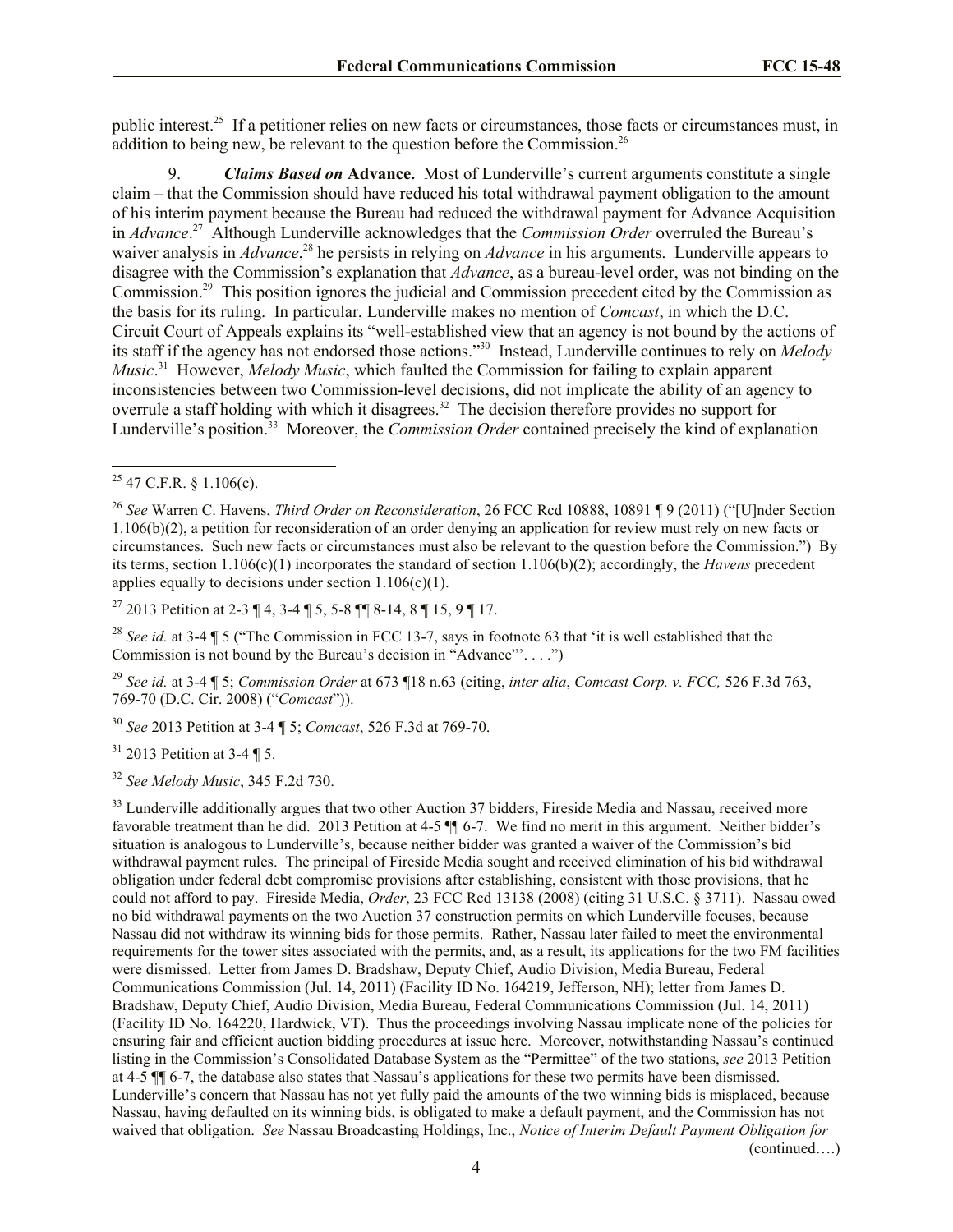that was found lacking in *Melody Music*, i.e., that the decision was a "correction of a previously erroneous ruling."<sup>34</sup> In light of this explanation, there is no lack of clarity about "what [the] decision means."<sup>35</sup>

10. Lunderville also contends that the Commission violated the Constitution by retroactively applying to him a standard different from that applied by the Bureau to Advance Acquisition.<sup>36</sup> However, application of the withdrawal payment rule to Lunderville was not retroactive, and Lunderville makes no attempt to show that it was.<sup>37</sup> Lunderville further characterizes the *Commission Order* as "arbitrary and capricious" in that "it does not provide a single modicum or arguable difference between all the entities who withdrew their bids" in Auction 37 and Advance Acquisition.<sup>38</sup> Again, Lunderville ignores the Commission's express overruling of the Bureau's analysis in *Advance*. The Commission, having determined that *Advance* was wrongly decided, was not then obligated to perpetuate the Bureau's error in order to remain consistent with *Advance*. 39

11. In addition, Lunderville's arguments based on *Advance* largely repeat those previously rejected by the Commission in this proceeding. A petition that simply reiterates arguments previously considered and rejected will be dismissed.<sup>40</sup> Accordingly, in addition to denying these claims, we dismiss them as repetitious.<sup>41</sup>

12. *Claims Based on Auction Procedure.* Lunderville also objects to certain of the procedures under which Auction 37 was conducted. He criticizes the Commission for not addressing the possibility of awarding a construction permit on which a bid has been withdrawn to the next highest

(Continued from previous page)

<sup>34</sup> *See* 345 F.2d at 732 n.4.

<sup>35</sup> *See id.* at 733.

<sup>36</sup> 2013 Petition at 5-6 ¶ 8, 7 ¶ 11.

 $37$  The withdrawal payment rule was in effect when Lunderville applied to participate in Auction 37, and therefore its application to him could not have been retroactive. *See* Implementation of Section 309(j) of the Communications Act – Competitive Bidding, *Second Report and Order*, 9 FCC Rcd 2348, 2373-75 ¶¶ 146-147, 2407 (1994) (adopting the withdrawal payment rule).

<sup>38</sup> 2013 Petition at 2-3 ¶ 4.

<sup>39</sup> *See* Alpine PCS, Inc., *Memorandum Opinion and Order*, 25 FCC Rcd 469 498 ¶ 52 & n.201 (2010); *Chem-Haulers, Inc. v. ICC*, 565 F.2d 728, 730 (D.C. Cir. 1977). None of the judicial decisions Lunderville cites in support of these arguments applies to the situation at hand, where a government agency has refused to perpetuate an incorrect standard applied by its staff, and thus none is relevant. *See* 2013 Petition at 5-8 ¶¶ 8-14 (citing, *e.g.*, *CBS Corp. v. FCC*, 535 F.3d 167 (3rd Cir. 2008); *Ramaprakash v. FAA*, 346 F.3d 1121 (D.C. Cir. 2003); *Motor Vehicle Mfrs. Ass'n v. State Farm Mutual Auto. Ins. Co.*, 463 U.S. 29 (1983); *Fox Television Stations, Inc. v. FCC*, 489 F.3d 444, 459 n.8 (2d Cir. 2007); *ICO Global Communications (Holdings) Ltd. v. FCC,* 428 F.3d 264 (D.C. Cir. 2005)).

<sup>40</sup> *See* WQAM License Limited Partnership, *Memorandum Opinion and Order*, 15 FCC Rcd 13549, 13549 ¶ 2 (2000). *See also, e.g*., Bennett Gilbert Gaines, Interlocutory Receiver for Magic 680, Inc., for Renewal of License for Station WCBM(AM), Baltimore, Maryland, *et al*., *Memorandum Opinion and Order*, 8 FCC Rcd 3986 ¶ 3 (Rev. Bd. 1993).

<sup>41</sup> *See Commission Order* ¶ 9 & n.34. *See also* James A. Kay, Jr., *Second Memorandum Opinion and Order*, 25 FCC Rcd 7639, 7640-41 ¶ 4 & n.5 (2010). The repetitious nature of Lunderville's arguments, coupled with the failure to identify any material error in the *Commission Order* or to provide a basis for failing previously to raise his new arguments, would warrant dismissal or denial of his petition by the staff. 47 C.F.R. § 1.106(p). However, we have taken this action ourselves "in order to achieve absolute finality in this matter." *See Kay,* 25 FCC Rcd at 7641 n.8.

*Auction 37 Construction Permits FM216-A (Jefferson, NH) and FM325-A (Hardwick, VT)*, DA 15-126 (rel. Jan. 29, 2015) (assessing an interim default payment against Nassau and ordering that funds Nassau has on deposit with the Commission be applied toward that payment obligation).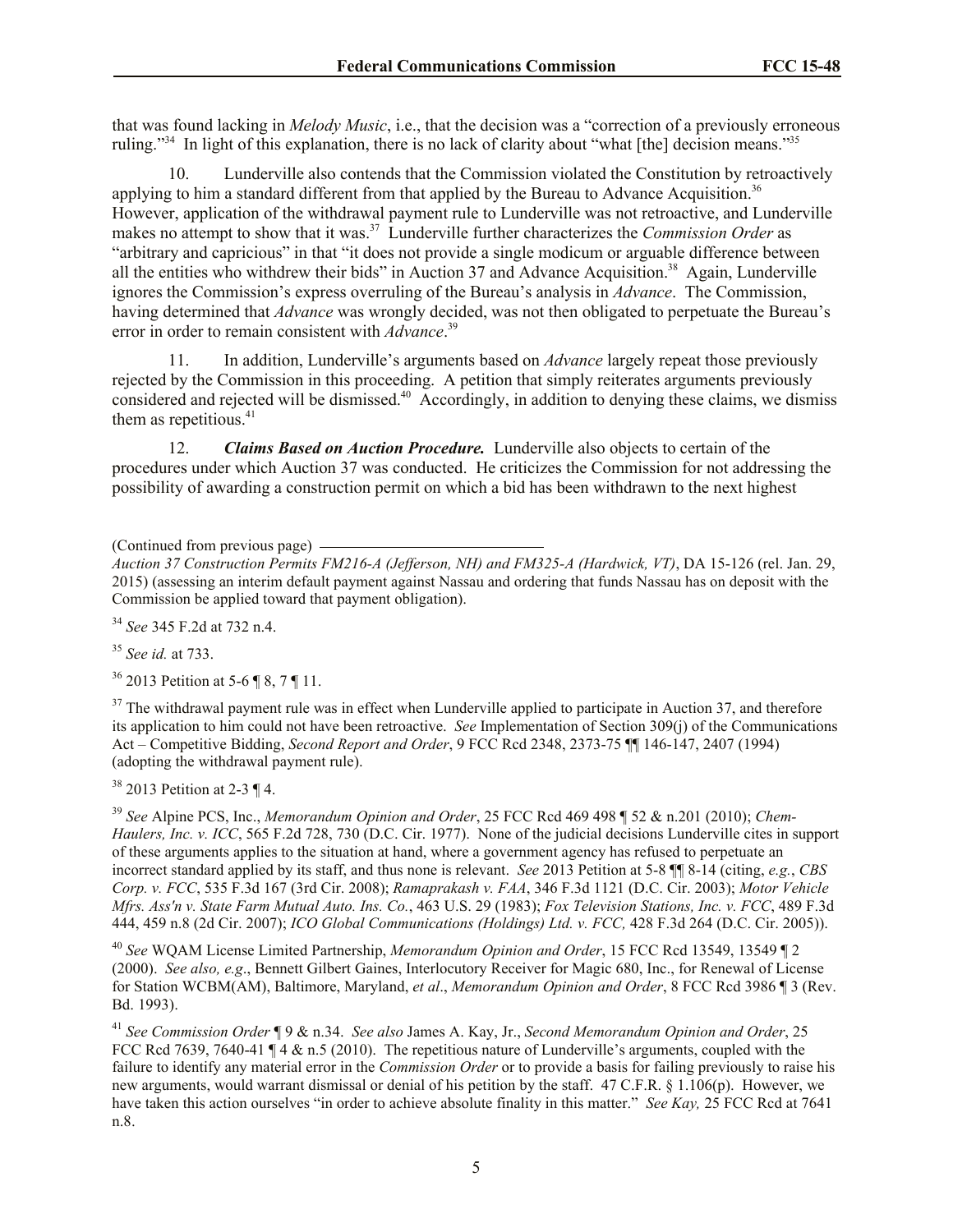bidder or to another bidder that bid the same amount.<sup>42</sup> While Lunderville suggests that the public interest could have been served if the Commission had employed this procedure for Auction 37, he does not describe how the public could have benefited.<sup>43</sup> As we noted above, the Bureau previously considered and rejected largely the same argument in the *Bureau Order*. 44 In so doing, the Bureau observed that the rules identified by the parties provide discretion to award a permit or license to the next highest bidder only when the winning bidder defaults on its winning bid *after* the auction closes, and that the rules provide for no such discretion in the context of a withdrawal of a bid during an auction.<sup>45</sup> Although Lunderville and his joint petitioners failed to raise the issue again in their  $2008$  Petition,<sup>46</sup> the argument had been presented previously, so it is neither new nor previously unknown and therefore does not qualify for consideration under section 1.106(c)(1).<sup>47</sup> And as Lunderville has not provided a rationale for why the procedure might be in the public interest, there is no basis for considering it under section  $1.106(c)(2)^{48}$ In any event, this argument would not be sufficient to establish the basis for a waiver under the standards set forth in the Commission's rules.<sup>49</sup>

13. Lunderville also appears to argue that the procedure for selecting among tied bids somehow singled him out unfairly or treated him differently.<sup>50</sup> Lunderville complains that the *Commission Order* did not discuss "the virtual Lottery method of determining the provisionally high bid every round when more than one bidder bid the same amount."<sup>51</sup> Lunderville evidently refers to the Auction 37 procedure of using a random number generator for breaking ties in the event of identical high bids on a construction permit in a given round.<sup>52</sup> Lunderville has not explained how or why this procedure for selecting among tied bids, which applied to all bidders in the auction, resulted in any disparate treatment of him. Further, Lunderville and his co-petitioners failed to raise this issue in their earlier petition considered by the Commission, and Lunderville has not offered any reason for failing to have done so.<sup>53</sup> Accordingly, under section 1.106(c)(1), we may not now consider it.<sup>54</sup>

<sup>45</sup> *Bureau Order*, 23 FCC Rcd at 10402 ¶ 29; *see* 47 C.F.R. §§ 1.2109(b), 1.2104(g). *See also supra* ¶ 5.

 $46$  2008 Petition.

 $47$  47 C.F.R. § 1.106(c)(1), (b)(2).

 $48$  *Id.* § 1.106(c)(2).

<sup>49</sup> *See* Letter from Margaret W. Wiener, Chief, Auctions and Industry Analysis Division, Wireless Telecommunications Bureau, to Gregory M. Schmidt, Vice-President, Banks Broadcasting, Inc. and Jonathan D. Blake, Counsel to Banks Broadcasting, Inc., 18 FCC Rcd 10431, 10434-37 (WTB/AIAD 2003) (rejecting claim that public interest would be served by offering unsold licenses to auction's second-highest bidder rather than reauctioning them).

 $50$  2013 Petition at 9 ¶ 16.

 $^{51}$  *Id*.

<sup>52</sup> *See* Auction of FM Broadcast Construction Permits Scheduled for November 3, 2004; Notice and Filing Requirements, Minimum Opening Bids, Upfront Payments and Other Auction Procedures, Public Notice, 19 FCC Rcd 10570, 10601 (WTB 2004) (announcing use of a random number generator to break tied bids).

<sup>53</sup> The Bureaus sought comment on using a random number generator to break ties prior to adopting that procedure for Auction 37. No comments were received on that proposal. *Id.*

 $54$  47 C.F.R. § 1.106(c)(1), (b)(2). Lunderville has not explained why the tie-breaker procedure adopted for Auction 37 disserves the public interest. We accordingly do not consider this argument under section 1.106(c)(2). *Id.* at § 1.106(c)(2).

 $\overline{\phantom{a}}$  $42$  2013 Petition at 9 ¶ 16.

<sup>43</sup> *Id.* at 9 ¶ 16.

<sup>44</sup> *See supra* ¶ 5.